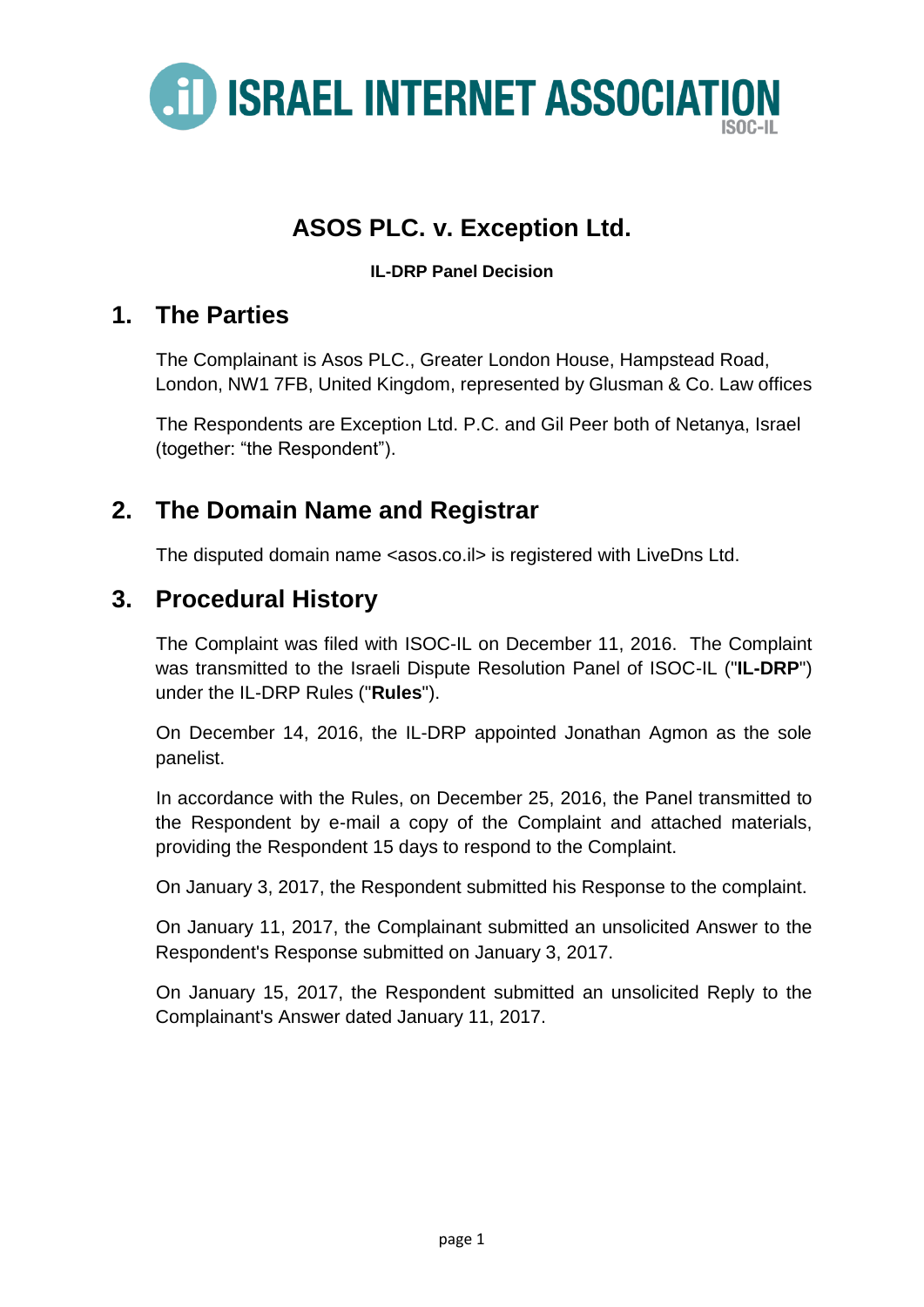

## **4. Factual Background**

The disputed domain name <asos.co.il> was created on August 20, 2012.

The Complainant, Asos PLC, is the parent company of the ASOS Group of online fashion retail companies. The Complainant founded in 1999, is a leading global online fashion and beauty retailer that ships to more than 240 countries and territories around the world, selling over 80,000 branded and own label products.

The Complainant is listed on the Alternative Investment Market (AIM) of the London Stock Exchange, and as of August 2016, the Complainant's annual turnover was over EURO 1.44 billion.

The Complainant is the owner of numerous trademark registrations for the mark ASOS worldwide. For example: United Kingdom trademark registration no. UK00002530115, with the registration date of October 28, 2009; International trademark registration no. 1265485, with the registration date of January 19, 2015; International trademark registration no. 1278966, with the registration date of January 19, 2015, and many more.

The Complainant also developed its presence on the Internet and operates mainly via <asos.com> domain name and trough seven international websites, which consists its mark ASOS (hereinafter: "**the Mark**").

The Complainant owns, via its subsidiary, over 180 top-level domain names incorporation its ASOS mark.

The Respondent is a boutique software company based in Israel providing software solutions and web site building. The Respondent has been active since 1990 operating under the domain name <exception.co.il>. Mr. Gil Peer is the CEO of the 1<sup>st</sup> Respondent and is also the holder of the domain name <wallet.co.il> under which Mr. Peer is selling wallets.

The disputed domain name <asos.co.il> is currently inactive.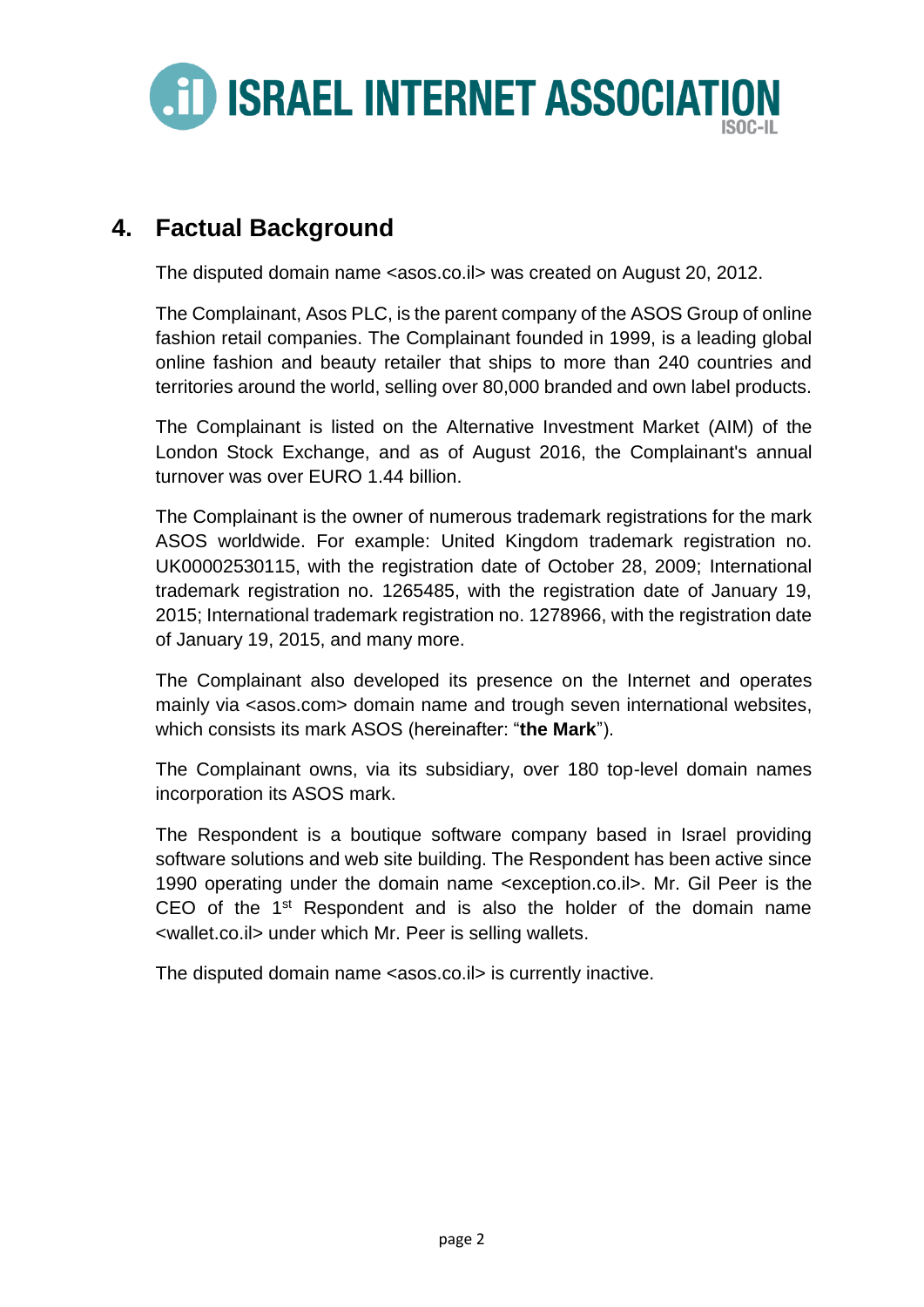

## **5. Parties' Contentions**

#### **A. Complainant**

The Complainant argues that through its on-going and extensive use of the ASOS mark throughout the world, it has developed a substantial reputation and goodwill in the ASOS mark across a broad range of products and services.

The Complainant further argues that it is clear that the disputed domain name is confusingly similar to the Mark and to the Complainant's ASOS mark.

The Complainant further argues that the Respondent has no rights in the disputed domain name, and that the Respondent is not associated with the Complainant ot its products or services, and in no way is authorize dealer, distributor or licensee of the Complainant.

The Complainant further argues that the Respondent use of the disputed domain name is in bad faith.

The Complainant further argues that there could be no doubt that the disputed domain name is used by the Respondent, separately, and together, for one purpose only – to redirection of internet users, searching for the word ASOS to the Respondent's website - <wallet.co.il>, an online shopping website, offering for sale bags, wallets etc. The Complainant argues that this use is a clear indication of the Respondent's bad faith.

The Complainant further argues that the ASOS mark has become highly distinctive of ASOS.com. The Complainant further argues that the ASOS has no meaning in Hebrew and It is a coined term with no linguistic meaning other than a direct reference to ASOS and its business.

The Complainant further argues that by holding the disputed domain name the Respondent is preventing it from creating an Israeli website bearing its ASOS brand, and the fact the disputed domain name is registered on the name of Exception Ltd, in order to hide behind the Respondent's company veil, are also clear indications of the Respondent's bad faith.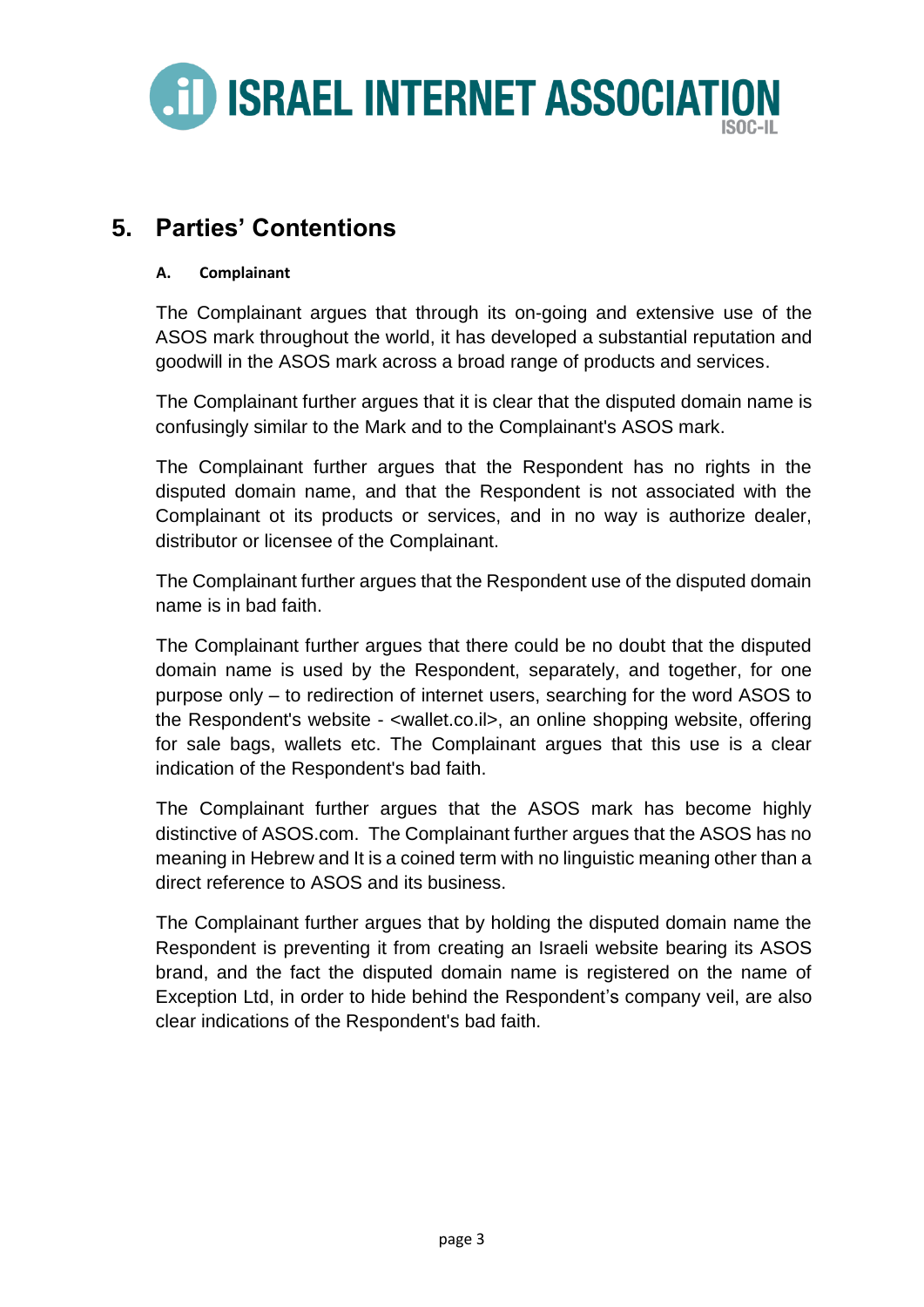

The Complainant further argues that it approached the Respondent and offered to buy the disputed domain, the Respondent has declined while mentioning that he is negotiating with another company, and that the numbers are way higher, which were later specified as few thousands Euros.

For all of the above reasons, the Complainant requests the transfer of the disputed domain name or alternatively to revoke and cancel the allocation of the disputed domain name to the Respondent.

#### **B. Respondent**

The Respondent argued that the disputed domain name was purchased for a project related to the S.O.S services in Israel, and that the domain <SOS.co.il> was not available - so he chose the aSOS.co.il instead.

The Respondent further argues that the disputed domain name was purchased on 2012 – and at that time ASOS was not well recognized, like they are today, especially in the Israeli market.

The Respondent further argues that <aSOS.co.il> is not and will not be a competition to the Complainant's website.

The Respondent argues that from his information there are very few visitors to the disputed domain name, and that it shows that there is no abuse for this domain name.

The Respondent further argues that as a software company, they were well aware of the Internet rules and when buying the disputed domain name during 2012 the Respondent checked very carefully that they did not break any such rules.

The Respondent further argues that unlike the Complainant's claim, there was never any contact from an official representative of the Complainant's regarding the disputed domain name, and the only contact was few weeks ago - from a local company in Israel that asked the removal of the redirection from the disputed domain name to a web site selling wallets, and although there was no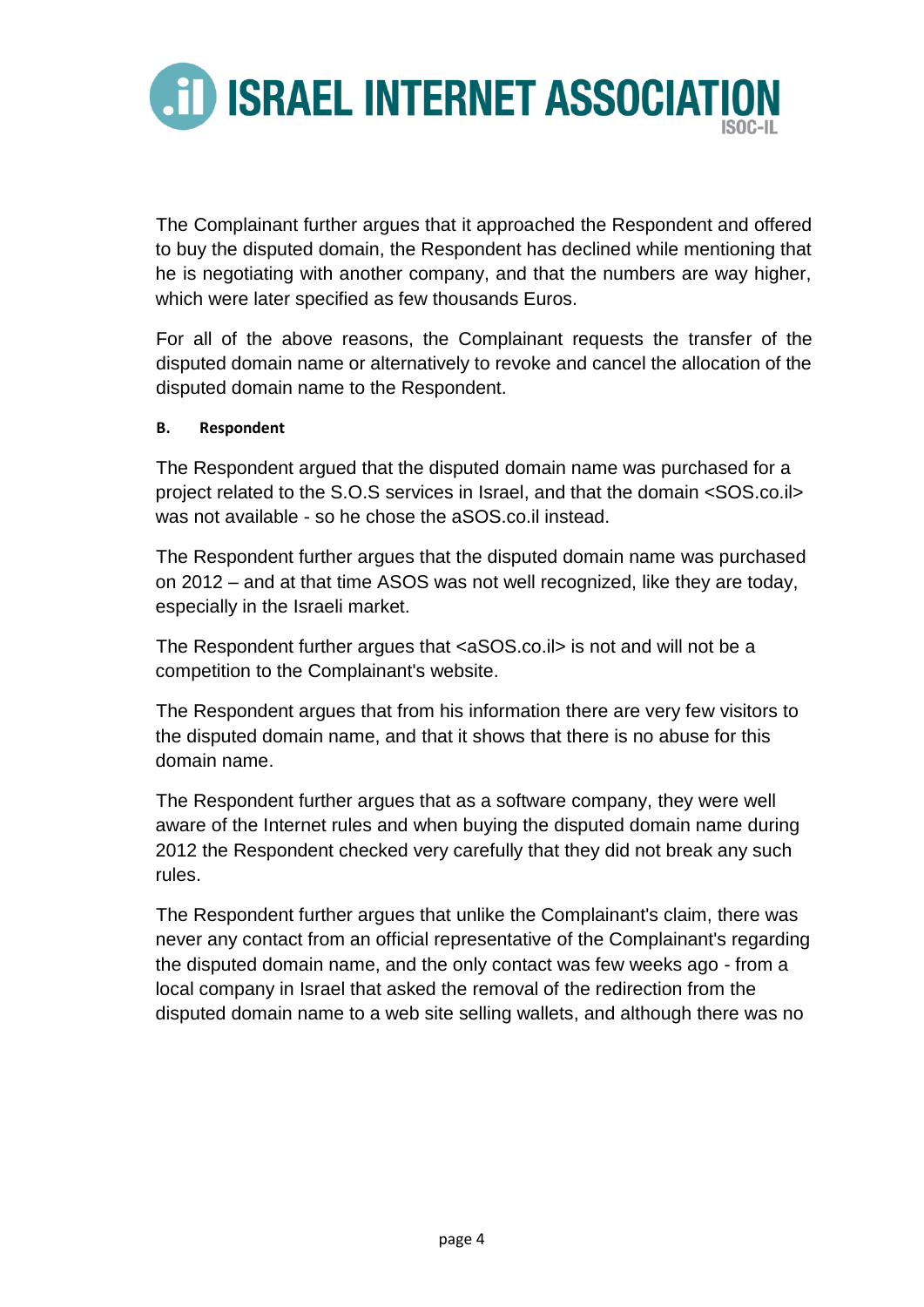

domain name abusing the Respondent respected the request and removed the redirection immediately.

#### **C. Additional unsolicited supplemental filing by the Complainant**

The Complainant filed an unsolicited additional filing in the form of an Answer to the Respondent's Response. The Complainant argues in response to the Respondent response that the Respondent did not provide any information or supporting evidence as to why <aSOS.co.il> domain was chosen and not how taking the disputed domain name will affect the Respondent's project, nor why since 2012, the project did not commence.

The Complainant further argues in response to the Respondent claims that there are clear evidence showing that as of 2012 the disputed domain name has always re-directed visitors to <wallet.co.il>, also owned by the Respondent, an e-commerce fashion website, selling similar products to the Complainant's.

The Complainant argues that its own extensive earlier rights in the ASOS mark, which is confusingly similar to the dispute domain name, the disputed domain name was purchased by the Respondent in bad faith, with no intention to use it for "S.O.S services", and that the Respondent acquired the disputed domain name in order to use it to direct visitors to his e-commerce website.

#### **D. Additional unsolicited supplemental filing by Respondent**

The Respondent filed an unsolicited additional filing in the form of a Reply to the Applicant's Answer. The Respondent argue in response to the Complainant additional supplemental filing that the disputed domain name was redirected to another website only in the last few months.

The Respondent further argue in response to the Complainant additional supplement that the Complainant has maliciously contacted them anonymously requesting to buy the disputed domain name, and that the negotiated price reflected the value and potential of the S.O.S service project.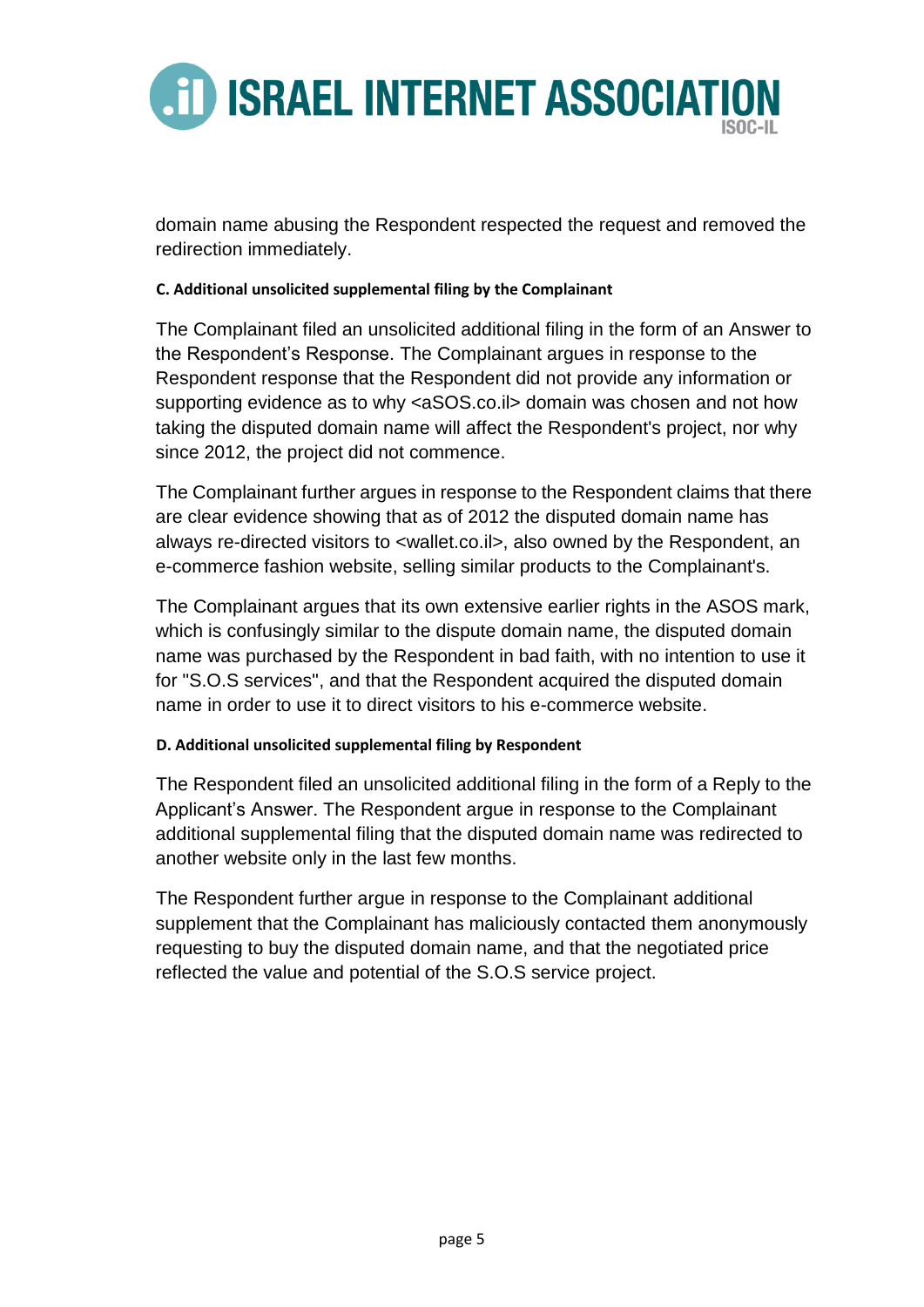

The Respondent further argue in response to the Complainant additional supplement that SOS is a very generic word and the Complainant cannot claim to get this name for his own use only.

## **6. Unsolicited Supplemental Filings**

Both Parties submitted Supplemental filings in this IL-DRP proceeding. According to the Rules, the IL-DRP proceeding concludes when a Response is filed. In addition, section E of the Rules allows the Panel to request from the parties' additional materials relevant for its decision. The Rules do not indicate that the parties have the right to submit supplemental filings without the request of the Panel. The procedure that allows the parties to submit supplemental filings is by filing a request to the Panel for permission to request to file a supplemental filing. The Panel may then, at its discretion, allow such a supplemental filing to be made. The rationale for limiting the number of filings by the parties is to enable the conduct of the proceeding in an efficient and speedy manner. In the present case, the Complainant submitted a Supplemental Answer without filing a proper request and awaiting the Panel's decision. The Respondent filed a Supplemental Reply without filing a proper request and awaiting the Panel's decision.

The Panel decides that both Supplemental Answer and Reply are therefore both excluded from the case file and will not be regarded in this Panel's decision. To avoid doubt, this exclusion is made after the Panel has reviewed the Supplemental Response and finds that nothing contained therein would have changed the outcome of the present decision.

## **7. Discussion and Findings**

The IL-DRP is an alternative dispute resolution procedure intended to provide expedited resolution to disputes regarding the allocation of domain names under the .IL ccTLD in accordance with the Rules. The Respondent submitted to this process and Rules when he applied for and registered the disputed domain name with LiveDNS ltd. registration agreement provides that the applicant for the domain name accepts the ISOC-IL registration rules (see [https://domains.livedns.co.il/Terms.aspx\)](https://domains.livedns.co.il/Terms.aspx).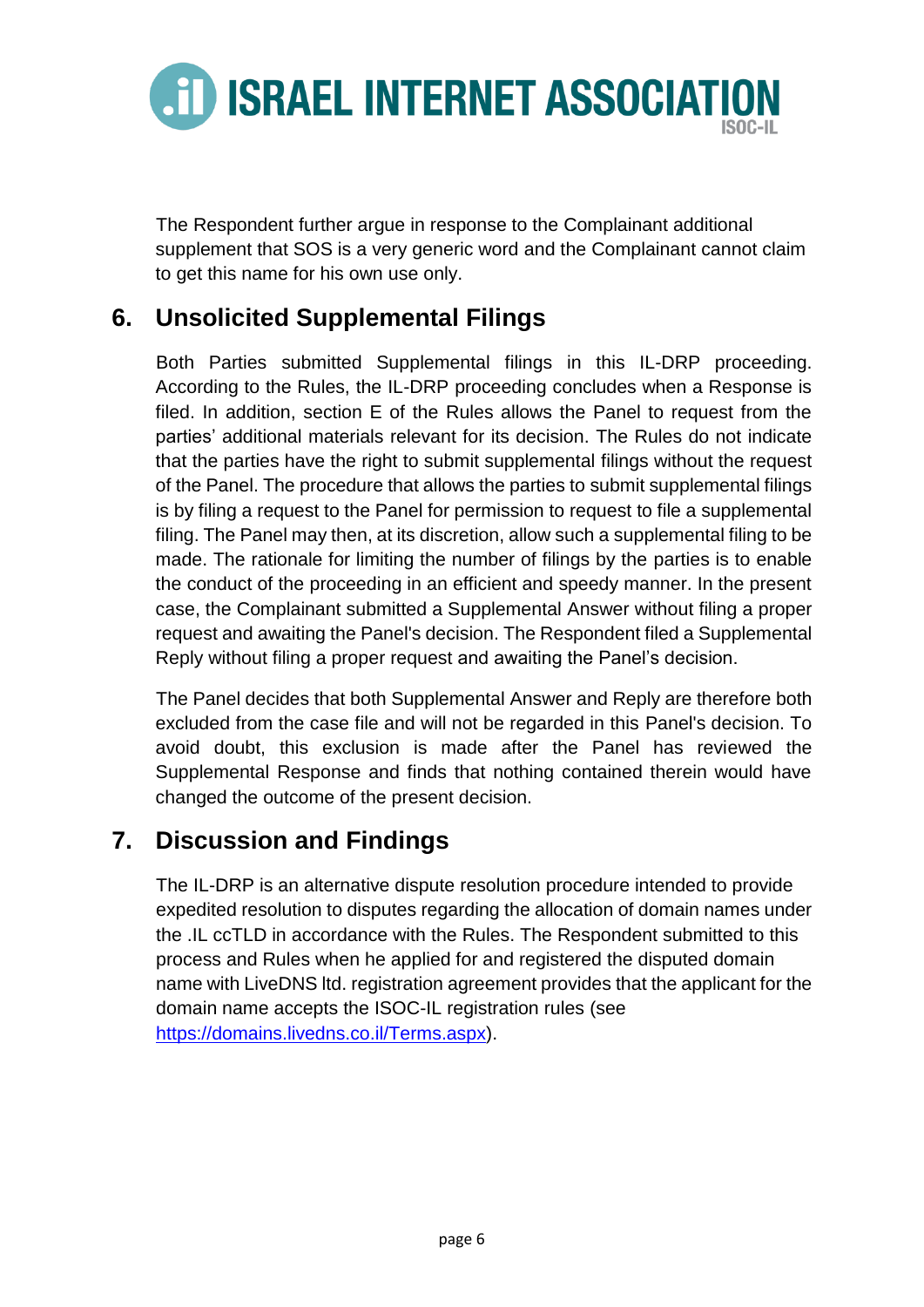

The ISOC-IL registration rules provide that "the [domain name] holder agrees to the jurisdiction of the IL-DRP." (See section 12.3). The Respondent, therefore, by applying for and registering the disputed domain name agreed to the IL-DRP and the Rules.

It is also noted that the Rules now adopted by ISOC-IL follow closely those of the Uniform Dispute Resolution Policy (UDRP) and therefore the WIPO Arbitration and Mediation Center case law (and others interpreting the UDRP) can be used as examples of how previous panels have adopted and interpreted provisions similar to the Rules and UDRP.

The Rules provide that disputes regarding the allocation of a domain name by a Holder may be brought by a Complainant on the following grounds:

- 3.1. the disputed domain name is the same or confusingly similar to a trademark, trade name, registered company name or legal entity registration ("Name") of the Complainant; and
- 3.2. the Complainant has rights in the Name; and
- 3.3. the holder has no rights in the Name; and
- 3.4. the application for allocation of the disputed domain name was made or the disputed domain name was used in bad faith.

#### **A. Same or Confusingly Similar**

It is up to the Complainant to show that the disputed domain name is the same or confusingly similar to a trademark, trade name, registered company name or legal entity registration of the complainant.

The Complainant is the owner of numerous trademark registrations, which consist of the mark ASOS. For example: United Kingdom trademark registration no. UK00002530115, with the registration date of October 28, 2009; International trademark registration no. 1265485, with the registration date of January 19, 2015; International trademark registration no. 1278966, with the registration date of January 19, 2015, and many more.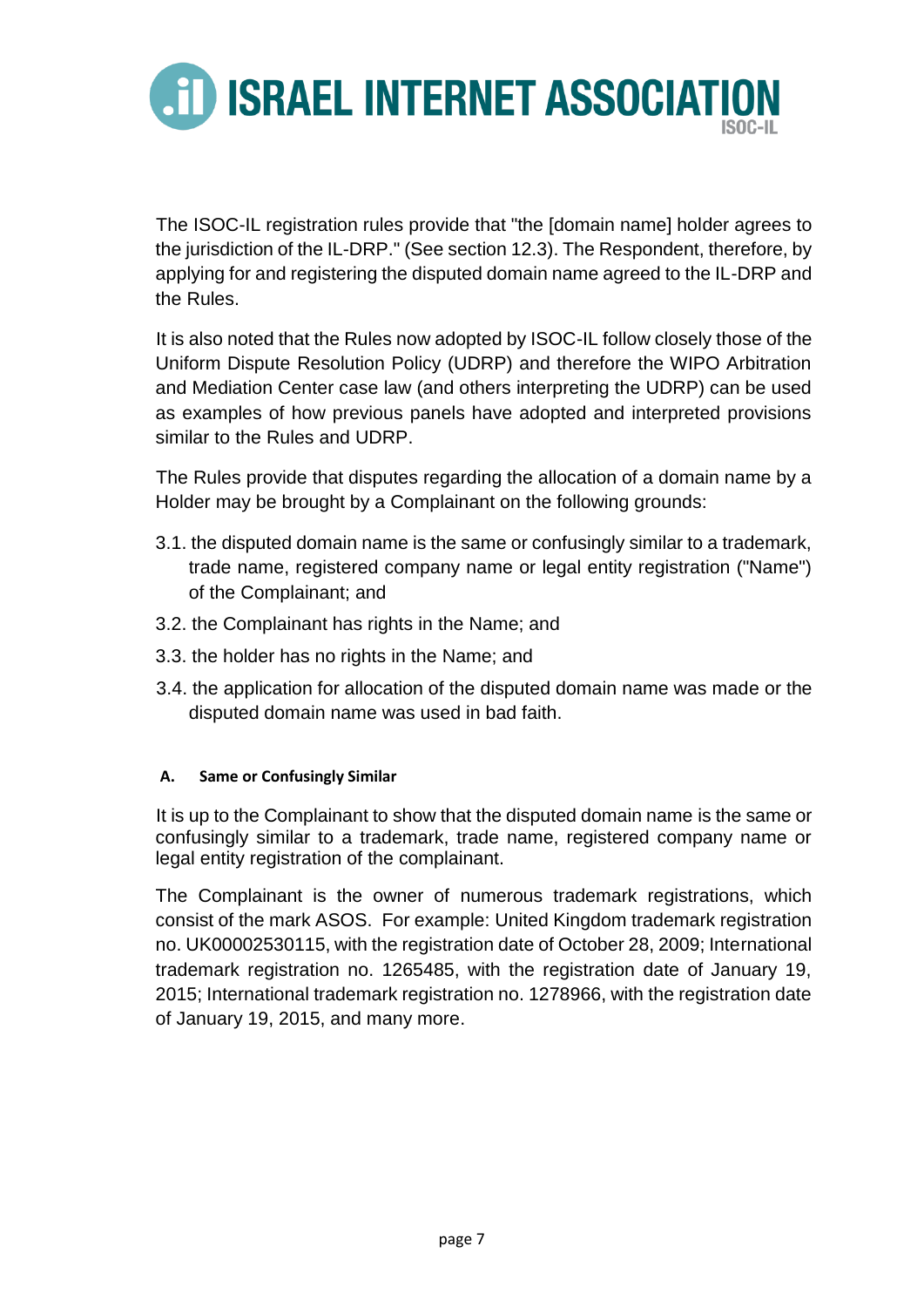

The disputed domain name <asos.co.il> comprises of the Complainant's ASOS trademark with the addition of the suffix " co.il"

The suffix ".co.il" is ignored for the purpose of determination of the similarity between the disputed domain name since it is a common suffix showing that the domain name is part of the .il domain and associated with commercial activities (.co suffix).

Previous UDRP panels have ruled that the mere addition of a non-significant element does not sufficiently differentiate the domain name from the registered trademark: "The incorporation of a trademark in its entirety is sufficient to establish that a domain name is identical or confusingly similar to the Complainant's registered mark" (See *Britannia Building Society v. Britannia Fraud Prevention*, WIPO Case No. D2001-0505).

The Panel finds, that the Complainant's rights in the ASOS mark have been established in this case, both by virtue of its trademark registrations as well as by virtue of its long term of use and reputation.

It is therefore, the finding of the Panel that the disputed domain name is confusingly similar to a trademark owned by the Complainant.

#### **B. Rights in the Name**

Next, it is up to the Complainant to show that the Complainant has rights in the ASOS trademark, and that the Respondent has no rights in the ASOS trademark.

The Complainant showed sufficient evidence showing it has rights in the ASOS trademark. The evidence shows that the Complainant's ASOS trademark has gained significant goodwill, especially in Israel, since its launch in 2010.

It is also up to the Complainant to show that the Respondent has no rights in the Name. The Complainant has provided that it has not approved or permitted for the Respondent to use its trademark or name.

While the Complainant bears the "general burden of proof" under Rule 3.3, this burden shifts to the Respondent once the Complainant makes a prima facie showing that the Respondent lacks rights or legitimate interests. (See: *Neusiedler Aktiengesellschaft v. Kulkarni*, [WIPO Case No. D2000-1769;](http://www.wipo.int/amc/en/domains/decisions/html/2000/d2000-1769.html) see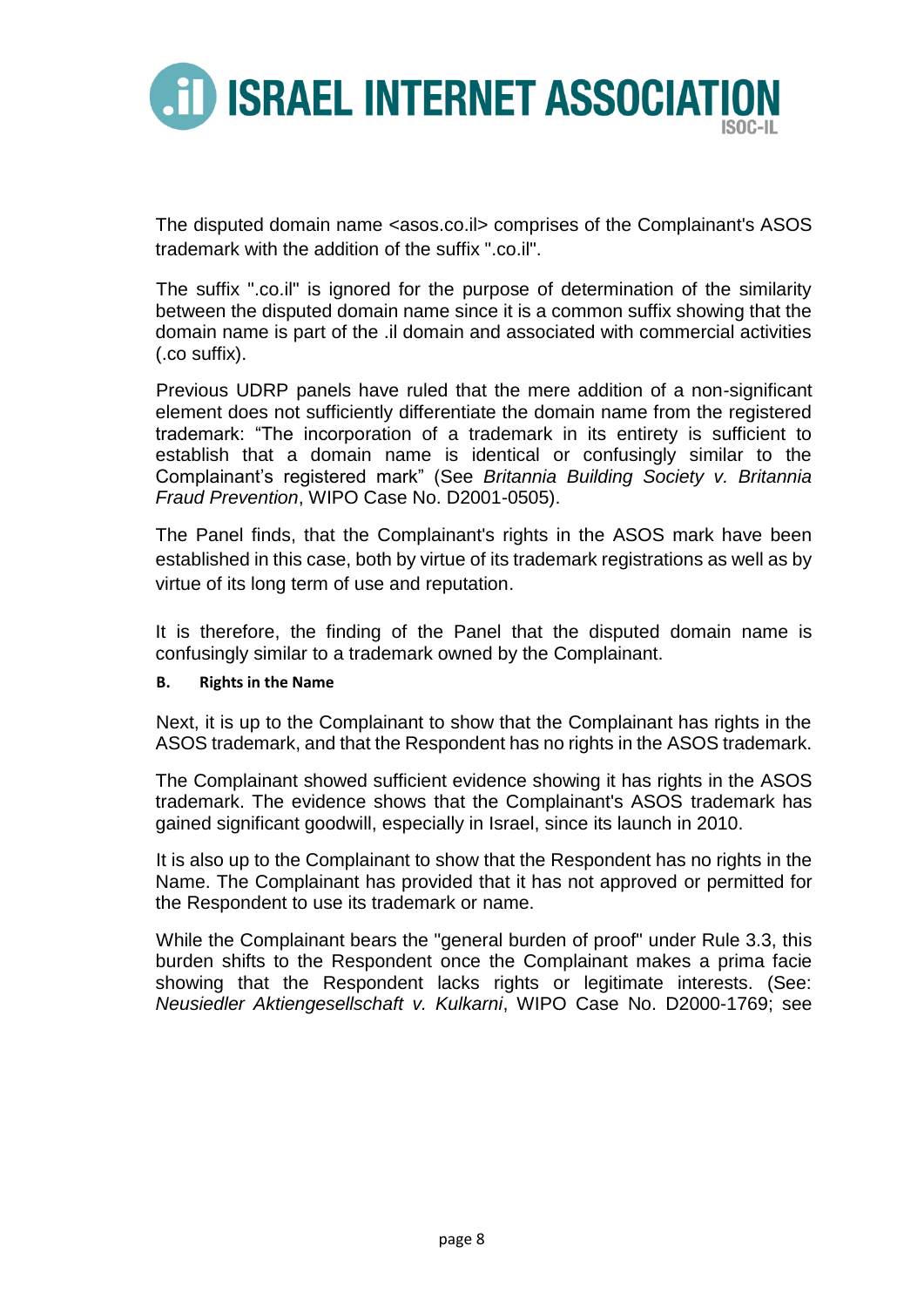

also *Dow Jones & Company and Dow Jones LP v. The Hephzibah Intro-Net Project Limited*, [WIPO Case No. D2000-0704.](http://www.wipo.int/amc/en/domains/decisions/html/2000/d2000-0704.html))

In the present case, the Complainant alleged that the Respondent has no rights or legitimate interests in respect of the disputed domain name.

The Respondent alleged that the disputed domain name was registered in order to use as a project relating to emergency (S.O.S) services. The Complainant showed that the disputed domain name was re-directed to another website associated with the Respondent <wallet.co.il>, that engages in marketing wallets, bags etc, The Respondent did not dispute the redirection but argued that he had registered the disputed domain name in 2012, before the Complainant was well-known in Israel.

The Panel notes the Complainant's evidence, and considers the fact that the Respondent did not provide any evidence to show any rights or legitimate interests in the disputed domain name.

The Panel also notes the fact that the Respondent engaged in an offer to sell the disputed domain name which is an indication of lack of legitimate interest in the disputed domain name.

Thus, in the present case and given the evidence presented before the Panel, the Panel finds that the Respondent did not rebut the Complainant's prima facie case.

Accordingly, the Panel finds that the Respondent has no rights or legitimate interests in respect of the disputed domain names.

#### **C. Application and Use in Bad Faith**

Finally, it is up to the Complainant to show that the Respondent applied for allocation of the disputed domain name or the disputed domain name was used in bad faith.

WIPO Panels, relying on Rule 4.1 of the UDRP Rules, often rule that the bad faith clause provides a non-exclusive list of circumstances which can be helpful in showing that the Respondent acted in bad faith when he or she applied for or used the disputed domain name: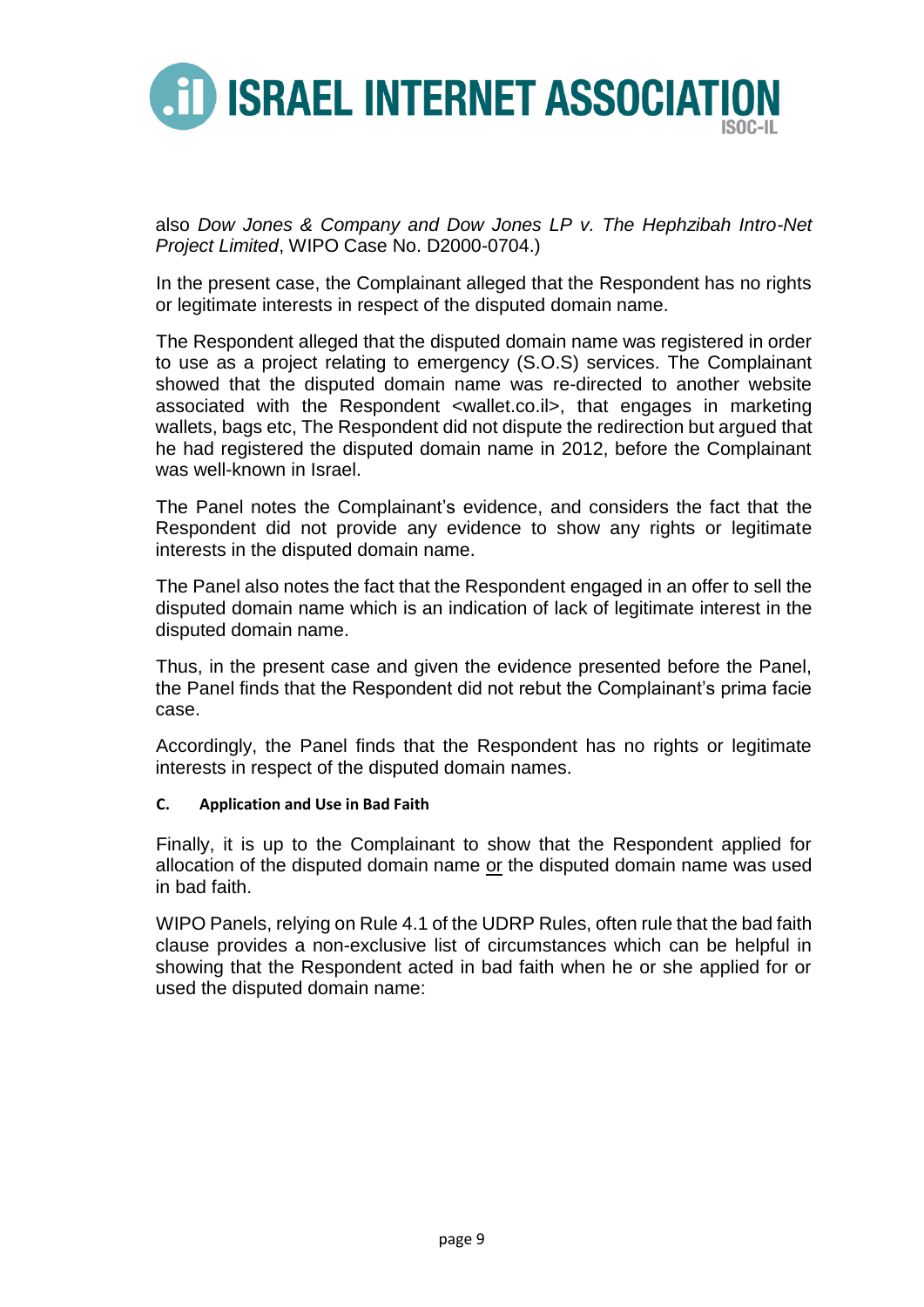

"For the purposes of [Paragraph 3.4 above], the following circumstances, in particular but without limitation, if found to be present, shall be evidence of the allocation or use of a domain name in bad faith:

- a. the Holder continues to hold the domain name during or after termination of employment or work for hire contract where the domain name allegedly should have been allocated to the employing/contracting party; or
- b. the Holder has requested allocation of the domain name primarily for the purpose of disrupting the business of a competitor; or circumstances indicating that the Holder has requested allocation or holds the Domain Name primarily for the purpose of selling, renting, or otherwise transferring the Domain Name allocation to the complainant who is the owner of the trademark or service mark or to a competitor of that Complainant, for valuable consideration in excess of documented out-of-pocket costs directly related to the domain name; or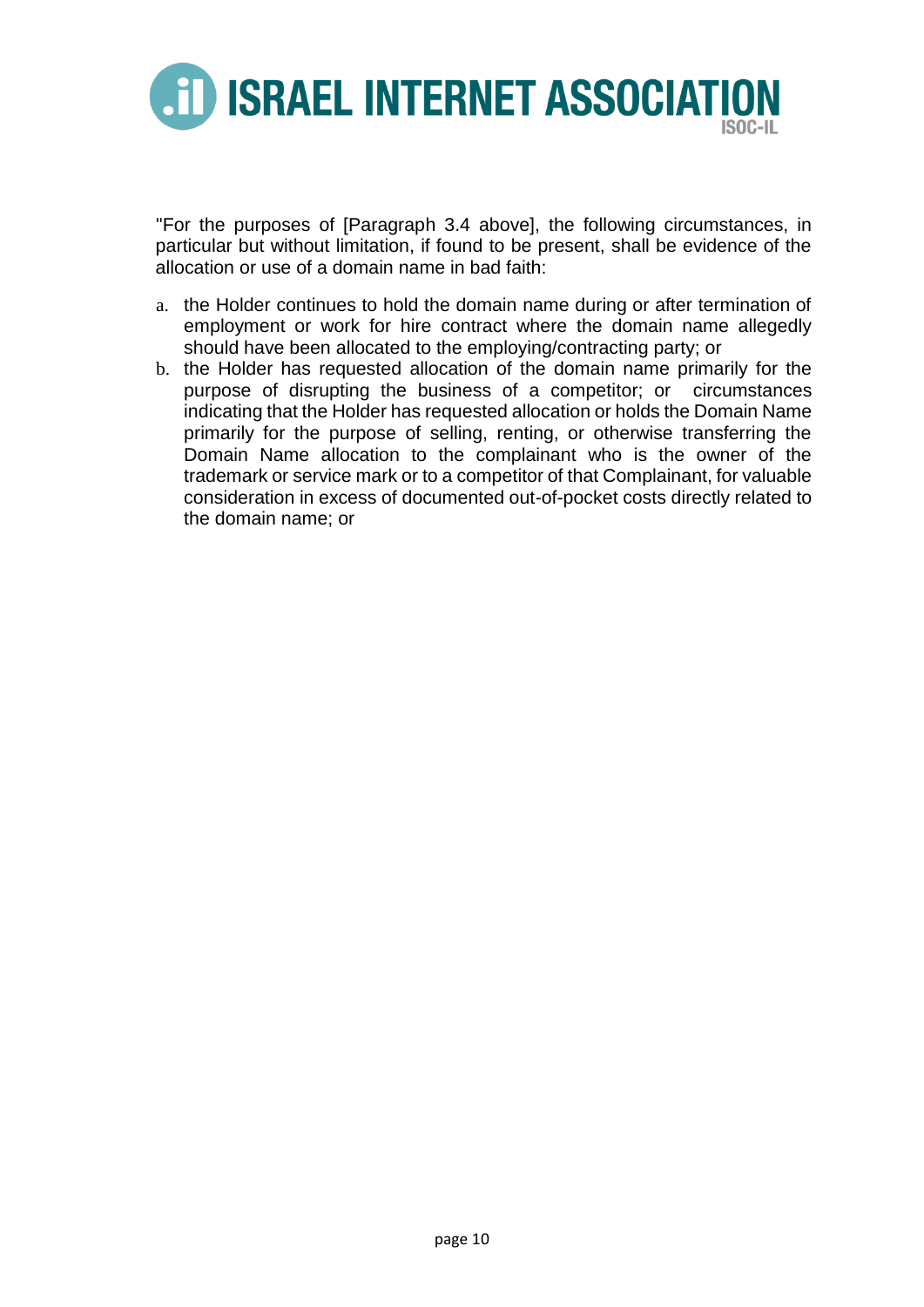

- c. the Holder has requested allocation of the domain name in order to prevent the owner of the trademark or service mark from reflecting the mark in a corresponding domain name, provided that there is evidence of having engaged in a pattern of such conduct; or
- d. by using the domain name, the Holder has intentionally attempted to attract, for commercial gain, Internet users to its web site or other on-line location, by creating a likelihood of confusion with the Complainant's Name as to the source, sponsorship, affiliation, or endorsement of its web site or location or of a product or service on its web site or location".

Rule 4.1(b) provides that this Panel can find that the Respondent acted in bad faith if there are circumstances showing that the Respondent requested allocation of the disputed domain name primarily for the purpose of disrupting the business of a competitor; or circumstances indicating that the Respondent requested allocation or holds the disputed domain name primarily for the purpose of selling, renting, or otherwise transferring the disputed domain name allocation to the Complainant, who is the owner of the trademark or the service mark, or to a competitor of the Complainant, for valuable consideration in excess of documented out-of-pocket costs directly related to the domain name. Since the IL-DRP and the Rules apply the "allocation or use" language when referring to bad faith the WIPO Rules should apply mutatis mutandis if the Respondent's acts relate to the allocation or the use of the disputed domain name.

In the present case, the disputed domain name is identical to the Complainant's ASOS trademark. Previous WIPO Panels ruled that "a likelihood of confusion is presumed, and such confusion will inevitably result in the diversion of Internet traffic from the Complainant's site to the Respondent's site" (see *Edmunds.com, Inc v. Triple E Holdings Limited*, WIPO Case No. D2006-1095). To this end, prior WIPO Panels have established that attracting Internet traffic by using a domain name that is identical or confusingly similar to a registered trademark is evidence of bad faith under paragraph 4(b)(iv) of the UDRP (see *Humana Inc.*, op. cit. supra; *Edmunds.com v. Ultimate Search, Inc.*, WIPO Case No. D2001-1319).

Rule 4.1(d) provides that this Panel can find that the Respondent acted in bad faith if there are circumstances showing that the Respondent has intentionally attempted to attract, for commercial gain, Internet users to its web site or other on-line location, by creating a likelihood of confusion with the Complainant's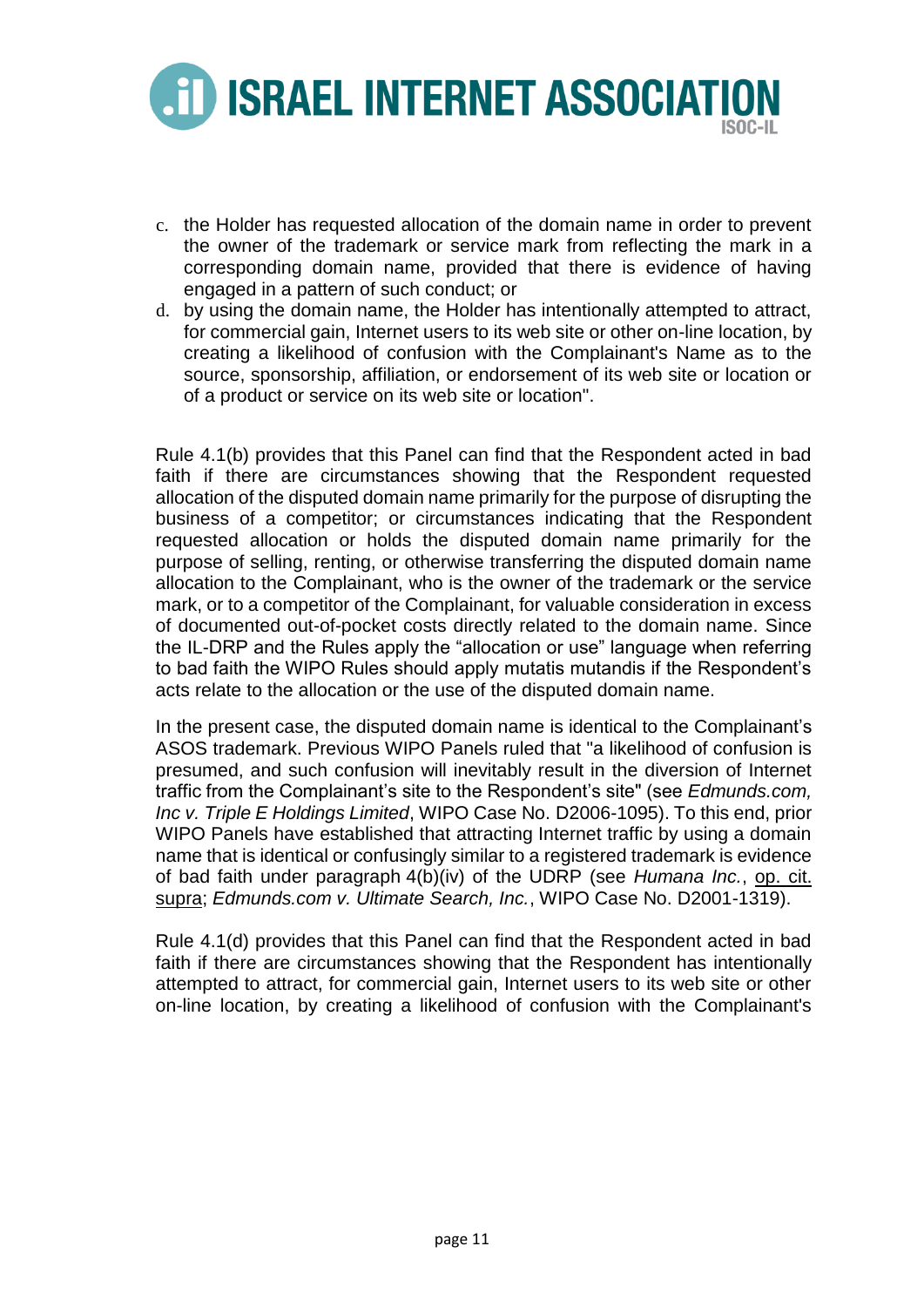

Name as to the source, sponsorship, affiliation, or endorsement of its web site or location or of a product or service on its web site or location.

The Panel finds, that the use of the disputed domain name <asos.co.il> to re-direct to another website of the Respondent, while offering for sale products similar to Complainant's, is a clear indication of the Respondent knowledge of the Complainant and its registered trademark, and is also an indication, in this specific case, of the Respondent's bad faith use of the disputed domain name.

It is also suggestive of the Respondent's bad faith when the trademark of the Complainant was registered before the allocation of the disputed domain name (See: *Sanofi-Aventis v. Abigail Wallace*, WIPO Case No. D2009-0735). The evidence provided by the Complainant shows that the ASOS trademark has acquired significant good will in the retail business of selling various brands in other countries and in Israel, since at least 2009. The Respondent registered the disputed domain name after the Complainant registered its ASOS trademark.

This Panel cites with approval that "[t]he concept of a domain name being used in bad faith is not limited to positive action: inaction is within the concept" See *Cho Yong Pil v. Kee Dooseok*, WIPO Case No. D2000-0754. See also: "[t]he significance of the distinction is that the concept of a domain name 'being used in bad faith' is not limited to positive action; inaction is within the concept. That is to say, it is possible, in certain circumstances, for inactivity by the Respondent to amount to the domain name being used in bad faith" (*Telstra Corporation Limited v. Nuclear Marshmallow*, WIPO Case No. D2000-0003). Coupled with other indications of bad faith, it is therefore sufficient for the Respondent to passively hold to the disputed domain name to be found to do so in bad faith. In the present case, the Panel notes the fact that the Respondent has engaged in negotiation to sell the disputed domain name is one such indication of bad faith.

Further, the Panel is not persuaded that the Respondent's alleged intent to use the disputed domain name for an emergency services web site is credible from a number of reasons. The Respondent failed to provide any evidence whatsoever to support this contention. If anything the Respondent use of the disputed domain name to redirect to a web site selling products competing with those sold by the Complainant shows exactly the opposite. Moreover, the Respondent provided no evidence to explain why he chose the disputed domain name when the <sos.co.il> was taken. If anything the addition of the letter "a" was inexplicable.